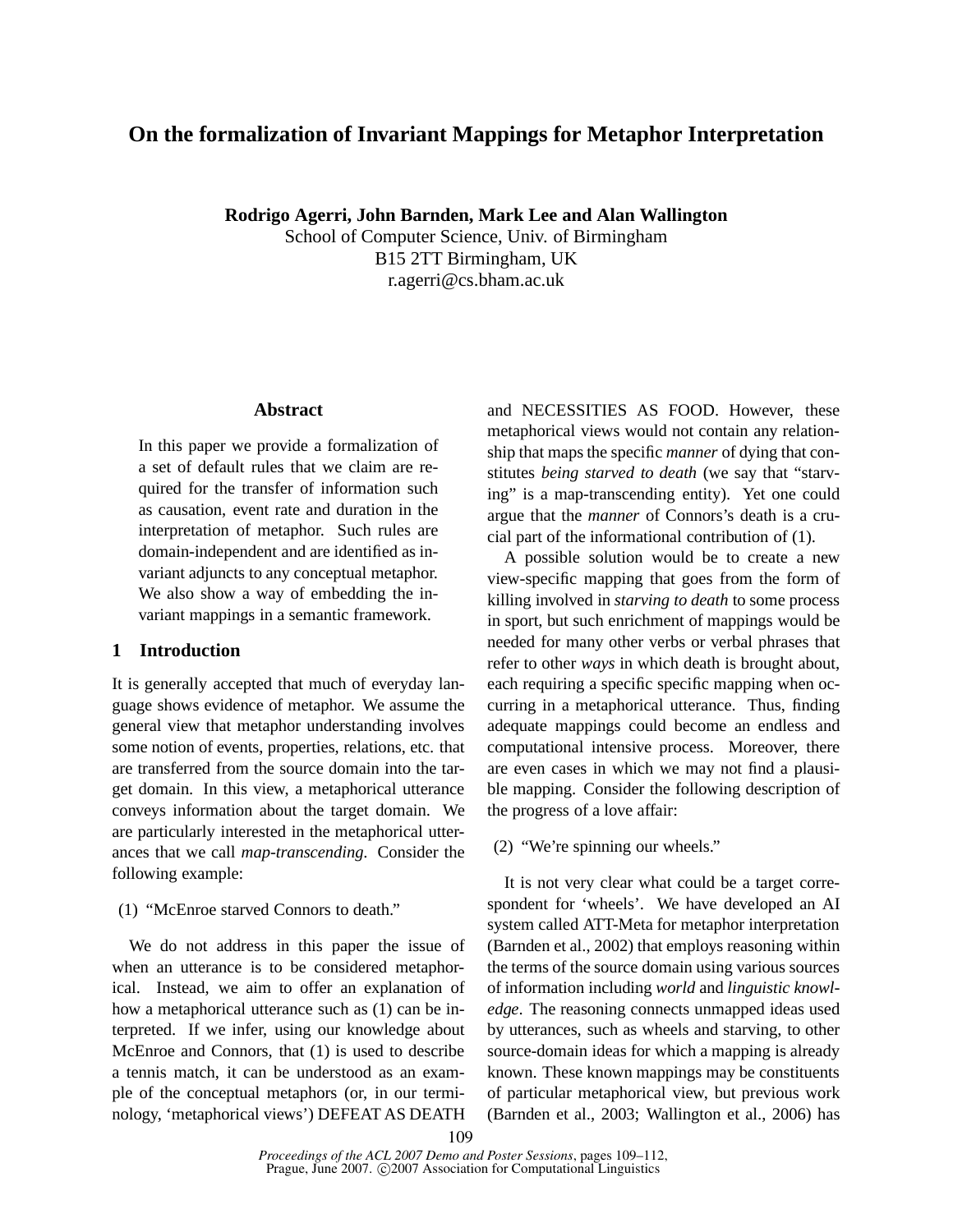shown evidence that there are metaphorical aspects (such as causal relations between events) that, subject to being called, invariantly map from source to target (we call these mappings View-Neutral Mapping Adjuncts or VNMAs) irrespective of whatever specific metaphorical views are in play. These allow many mapping effects, which would otherwise have to be duplicated across all view-specific mappings, to be factored out into separate mappings. In our approach, source domain reasoning takes place in a special, protected computational context that we call the "pretence space". We use the term 'reality' to refer to the space outside the pretence where propositions are about reality as the understander sees it.

Currently ATT-Meta implements the VNMAs by including them in view-specific rules, but we plan to make the system more modular and its view-specific mappings more economical by implementing VN-MAs as separate default rules. The first step towards that goal is to provide a formalization of these mappings and to show their role in metaphor interpretation. In order to do so, we provide a semantic representation of how these VNMAs work by adopting Segmented Discourse Representation Theory (Asher and Lascarides, 2003) to capture the main aspects of the ATT-Meta approach.

#### **2 Knowledge and Inference**

If (1) is being used metaphorically to describe the result of a tennis match, a plausible target interpretation would be that McEnroe defeated Connors in a slow manner by performing some actions to deprive him of his usual playing style. Assuming a commonsensical view of the world, a within-pretence meaning would be that McEnroe starved Connors to death in the real, biological sense. The inferencing within the pretence can then conclude that McEnroe *caused* Connors's death by *depriving* or disabling him. Leaving some details aside, the partial logical form (in the pretence) of the metaphorical utterance (1) may be represented as follows (without taking into account temporal issues):

(i)  $\exists x, y, e(McEnroe(x) \wedge Connors(y))$  $\wedge$ starve – to – death $(e, x, y)$ 

This says that there is an event  $e$  of  $x$  starving  $y$  to death (we also use the notion of event to describe situations, processes, states, etc.). It may be suggested that if we were trying to map the partial expression (i), its correspondent proposition in the target could be expressed by this formula:

(ii)  $\exists x, y, e(McEnroe(x) \land Connors(y) \land$  $defeat(e, x, y))$ 

According to this, the event of  $x$  defeating  $y$  in the reality would correspond to the event of  $x$  starving  $y$  to death in the pretence. However, by saying "McEnroe starved Connors to death" instead of simply "McEnroe killed Connors" the speaker is not merely intending to convey that McEnroe defeated Connors, but rather something related to the manner in which Connors was defeated. Following this, *starving* may be decomposed into the cause  $e_1$  and its effect, namely, "being deprived of food":

(iii)  $\exists x, y, z, e_1, e_2, e_3(McEnroe(x) \wedge$  $Connors(y) \wedge food(z) \wedge starve(e_1, x, y) \wedge$  $death(e_2, y) \wedge deprived(e_3, y, z) \wedge$  $cause(e_1, e_3))$ 

Now, by means of lexical information regarding "starving", it can be inferred that McEnroe deprived Connors of a necessity (see, e.g., Wordnet), namely, of the food required for his normal functioning (the NECESSITIES AS FOOD metaphorical view would provide mappings to transfer food to the type of shots that Connors *needs* to play his normal game). In other words, Connors is defeated by the particular means of depriving him of a necessity (food) which means that being deprived causes Connors's defeat. This fits well with the interpretation of (1) where McEnroe's playing deprived Connors of his usual game. Moreover, linguistic knowledge also provides the fact that starving someone to death is a gradual, slow process. The result of within-pretence inferencing may be represented as follows:

(iv)  $\exists x, y, z, e_1, e_2, e_3(McEnroe(x) \wedge$  $Connors(y) \wedge food(z) \wedge starve(e_1, x, y) \wedge$  $death(e_2, y) \wedge deprived(e_3, y, z) \wedge$  $cause(e_1, e_3) \land cause(e_3, e_2) \land rate(e_1, slow)$ 

'Slow' refers to a commonsensical concept in the pretence related to the progress rate of *starving*. Now, the existing mapping DEFEAT AS DEATH can be applied to derive, outside the pretence, that McEnroe defeated Connors, but no correspondences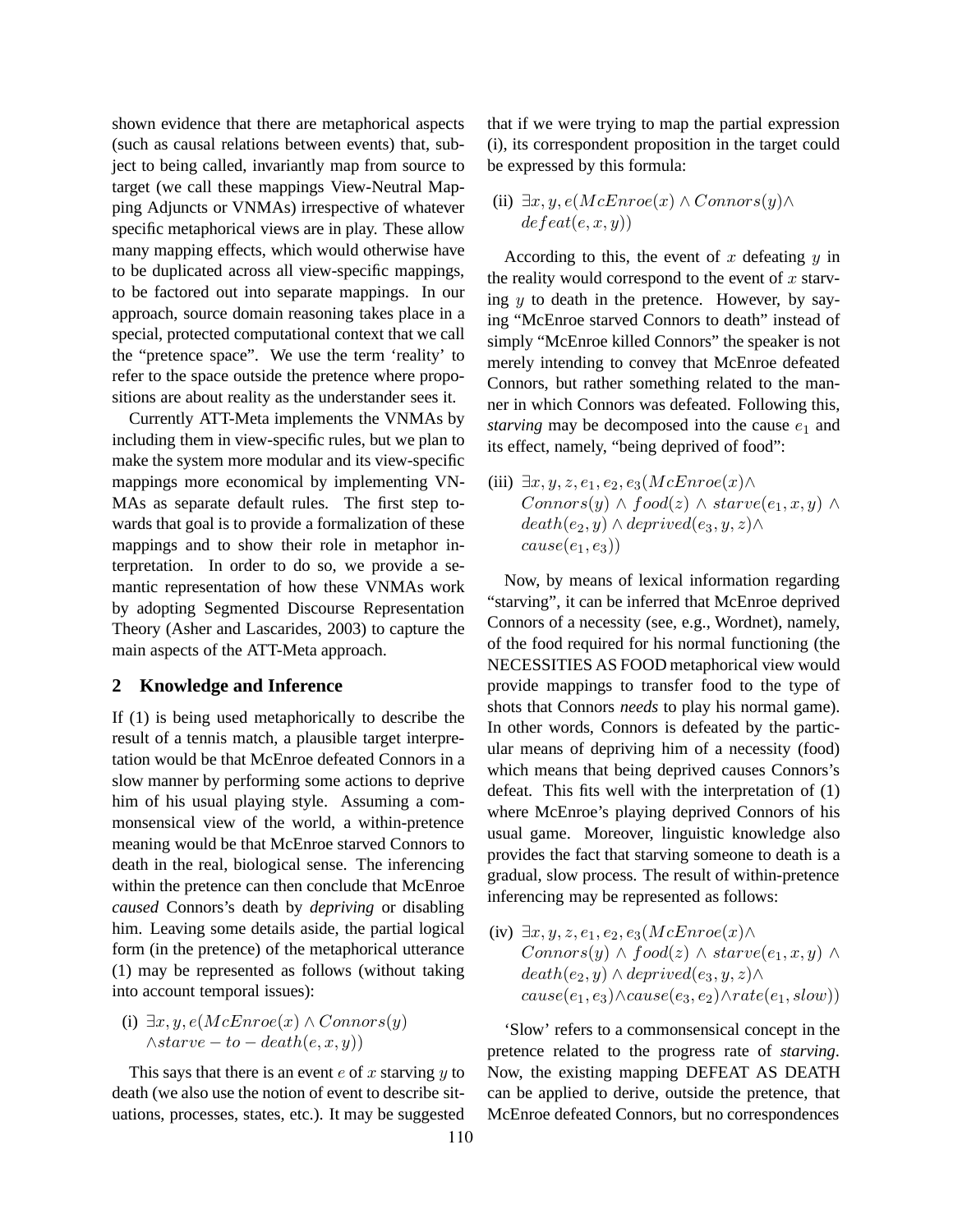are available to account for the fact that McEnroe *caused* the defeat of Connors by depriving him of his normal play. We appear to have a problem also to map the slow progress *rate* of a process like starving.

## **3 VNMAs in a Semantic Framework**

In the ATT-Meta approach to metaphor interpretation, the mappings of *caused* and *rate* discussed above are accomplished by a type of default mappings that we specify as VNMAs (the Causation and Rate VNMAs, respectively; see (Wallington and Barnden, 2006) for an informal but detailed description of a number of VNMAs). The idea is that there are relationships and properties (causation, rate, etc.) between two events or entities that identically transfer from the pretence to the reality. We use the  $\mapsto$  symbol to express that this mapping is a default. The VNMAs involved in the interpretation of (1) can be represented as follows:

**Causation:**  $\forall e_1, e_2 (cause(e_1, e_2)_{pret} \mapsto$  $cause(e_1, e_2)_{rlt})$ 

The Rate VNMA transfers the qualitative rate of progress of events in the source domain to the qualitative rate of progress of its mappee:

$$
Rate: \forall e, r(rate(e, r)_{pret} \mapsto rate(e, r)_{rlt})
$$

Embedding the VNMAs in a semantic framework for metaphor interpretation is useful as a first step towards their implementation as default rules in the ATT-Meta system, but it is also interesting in its own right to show the contribution that the ATT-Meta approach can make towards the semantics of metaphor. In the somewhat simplified discussion on the within-pretence reasoning and mappings necessary to interpret metaphorical utterances such as (1), we have been using various sources of information that interact in the processing of the utterance: a) View-specific mappings provided by the relevant metaphorical views (DEFEAT AS DEATH and NE-CESSITIES AS FOOD); b) Linguistic and contextual information necessary for reasoning in the pretence; c) Relations and properties between events such as *causation* and *rate* that are inferred in the pretence; d) VNMAs that transfer within-pretence event relations and properties to reality.

There are two prominent computationallyoriented semantic approaches (Hobbs, 1996) and (Asher and Lascarides, 2003) that take into account contextual and linguistic information and stress the importance of relations between text segments in discourse interpretation. In fact, the incorporation of the above types of information ties in well with the SDRT (Asher and Lascarides, 2003) view of language understanding. For example, we can think of the pretence space as a Segmented Discourse Representation Structure (SDRS) representing the result of within-pretence inference which can be mapped by using various view-specific and invariant mappings to reality. In other words, we can see the pretence SDRS as the input for what the ATT-Meta system does when interpreting metaphor – it will reason with it, producing an output of inferred reality facts which we may also represent by means of an SDRS. The result of reasoning in the pretence to interpret (1) would now looks as follows:



where  $\alpha$  and  $\beta$  are labels for DRSs representing events, PRET for a pretence space and  $\longmapsto$  mappings (VNMAs and central mappings) needed in the interpretation of the metaphorical utterance. Importantly, the VNMAs would pick upon aspects such as causation and rate from pretence to transfer them to reality producing an output which could also be represented as a SDRS:



Note that this formal representation integrates the systematicity of mapping invariantly certain aspects of metaphorical utterances by formulating them as relations between events that can be represented as